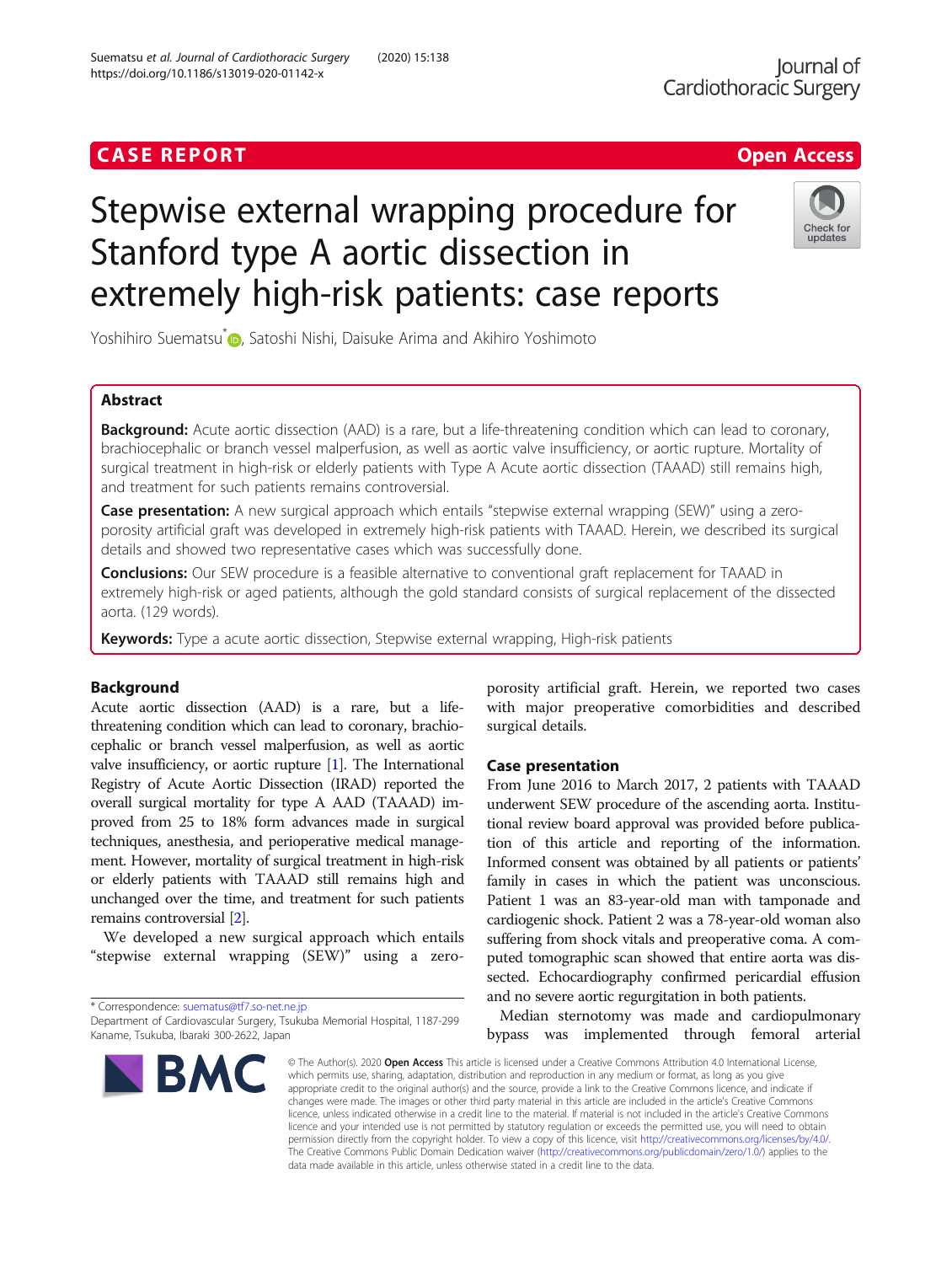cannulation and single two-stage venous cannulation via right atrial appendage. The ascending aorta was carefully separated from the pulmonary artery trunk and the right pulmonary artery. Most care was taken during the dissection to avoid tearing the false lumen of the dissected aorta. Pieces of artificial graft was tailored, placed around the aorta from the coronary ostia up to the innominate artery in a stepwise fashion, and approximated with a running suture of 4–0 Prolene (Ethicon, Somerville, NJ) to tightly wrap the dissected ascending aorta (Fig. 1). We used Triplex graft® (Vascutek Terumo, Tokyo, Japan) as an artificial graft, which has the remarkable characteristics of excellent impermeability without biologic material coating [\[3\]](#page-2-0). The reason why we use separate piece of graft is for the snug fitting against the curved nature of the ascending aorta and size discrepancy between the proximal and distal ascending aorta, which can lead to prevent graft migration. We calculated the size of the graft so that the diameter of the wrapped aorta would measure around 40 mm to the dimensions of the patient and the preoperative CT scan. The aim was to significantly reduce the diameter of the aorta and maximize opposition between the false and true lumen. The overall operation times and cardiopulmonary bypass times were 91 and 31 min (Patient 1), and 80 and 23 min (Patient 2), respectively. There was no operative death. The postoperative hospital stays (10 and 8 days) were uneventful. At follow-up (38 and 30 months), the patients were doing well and were self-catering. Follow-up operative computed tomographic scans demonstrated a single lumen with the reapplication of the false lumen in the wrapped ascending aorta, and the absence of dissection or aneurysmal change in the entire aorta, in both patients (Fig. [2](#page-2-0)).

#### **Discussion**

The concept of external wrapping surgery is not new, and it was first reported by Poppe JK for successful treatment of syphilitic aneurysms of the thoracic aorta in 1946 [[4](#page-2-0)]. Subsequently, along with technological improvement of vascular prosthesis and advancement of peri- and post-operative management, graft replacement for acute aortic dissection became the gold standard therapy and thus wrapping surgery was abandoned. This strategy with currently conventional graft replacement carries an acceptable early mortality rate and provides good long-term outcome among survivors. However, despite technological improvements, the in-hospital mortality of patients that are high-risk, or aged, or unfit for surgical repair remained unchanged at approximately 60% [[2](#page-2-0)].

Recently, Demondion P et al. reported a less invasive approach consisting of off-pump wrapping of the dissected ascending aorta with favorable short and midterm results [[5\]](#page-3-0). There were several different points between their report and ours. One is use of cardiopulmonary bypass (CPB). Their paper emphasized an off-pump approach which contributed to a less invasive surgery. However, dissected aorta is extremely fragile, and there was a high possibility of aortic rupture or injury of the pulmonary artery during separation of the aorta from the pulmonary artery. Second, they are using Teflon plaque for wrapping, but it was very thick and with low competence of handling. Also, there is the differences in size between the proximal and distal ascending aorta, and curved configuration of the ascending aorta. To fit this configuration of the aorta, a single sheet is inappropriate.

In the present cases, there was no incidence of brain injury, re-exploration for bleeding, renal failure,

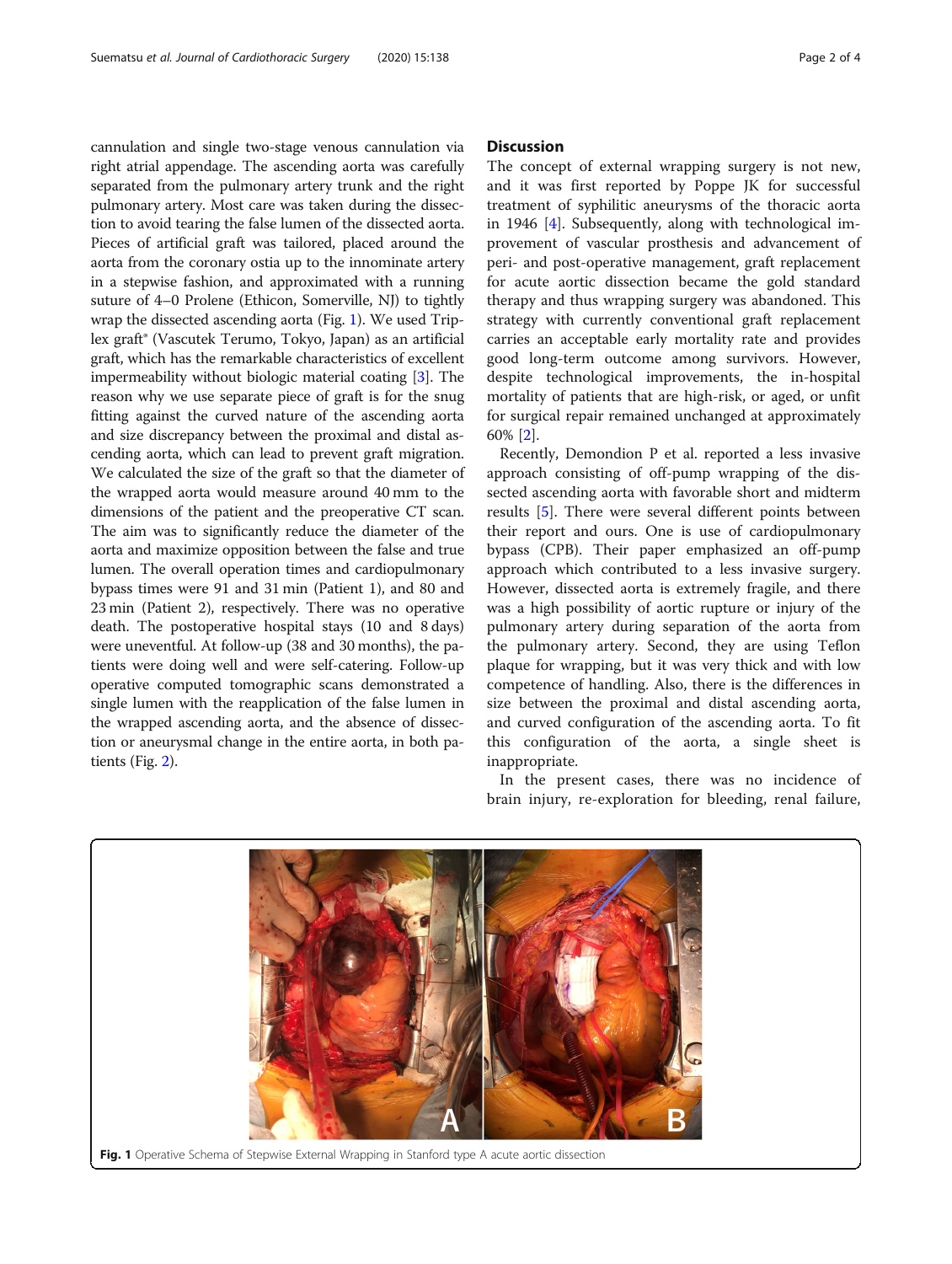<span id="page-2-0"></span>

respiratory failure, or hospital death among the sick patients who underwent SEW. There are many advantages in SEW procedure over conventional graft replacement. SEW procedure enables us to significantly shorten the CPB and operative durations. In high risk patients, it is believed shorter operation times provide better outcomes by way of reducing the surgical stress. Since SEW procedure does not require deep hypothermia the inherent risks and harm associated with CPB on coagulation system, lungs, and other organs is avoided. In addition, no brain protection or cardiac arrest was necessary. These advantages finally helped to prevent severe complications in treating high-risk patients conventionally.

## Conclusions

In conclusion, our SEW procedure is a feasible alternative to conventional graft replacement for TAAAD in extremely high-risk or aged patients, although the gold standard consists of surgical replacement of the dissected aorta. Further careful follow-up care will be needed.

#### Abbreviations

AAD: Acute aortic dissection; TAAAD: Type A Acute aortic dissection; IRAD: The International Registry of Acute Aortic Dissection; SEW: Stepwise external wrapping; CPB: Cardiopulmonary bypass

#### Acknowledgements

No

#### Authors' contributions

YS wrote the draft of the manuscript and obtained the written consent. SN, DA, and AY aided in literature search and gave final approval of the manuscript. All authors read and approved the final manuscript.

#### Funding

No

#### Availability of data and materials

Yes

Ethics approval and consent to participate Yes

#### Consent for publication

Written informed consent was obtained from the patient for publication of this case report and accompanying images. A copy of the written consent is available for review by the Editor-in-Chief of this journal.

#### Competing interests

No

Yes

#### Received: 29 January 2020 Accepted: 4 May 2020 Published online: 12 June 2020

#### References

- 1. Olsson C, Thelin S, Ståhle E, Ekbom A, Granath F. Thoracic aortic aneurysm and dissection: increasing prevalence and improved outcomes reported in a nationwide population-based study of more than 14,000 cases from 1987 to 2002. Circulation. 2006;114:2611–8.
- 2. Evangelista A, Isselbacher EM, Bossone E, et al. Insights from the international registry of acute aortic dissection: a 20-year experience of collaborative clinical research. Circulation. 2018;137:1846–60.
- 3. Tamura A, Yamaguchi A, Yuri K, et al. Clinical experience with a new vascular graft free from biodegradable material. Interact Cardiovasc Thorac Surg. 2011;12:758–61.
- 4. POPPE JK. Treatment of syphilitic aneurysms by cellophane wrapping. J Thorac Surg. 1946;15:186–95.